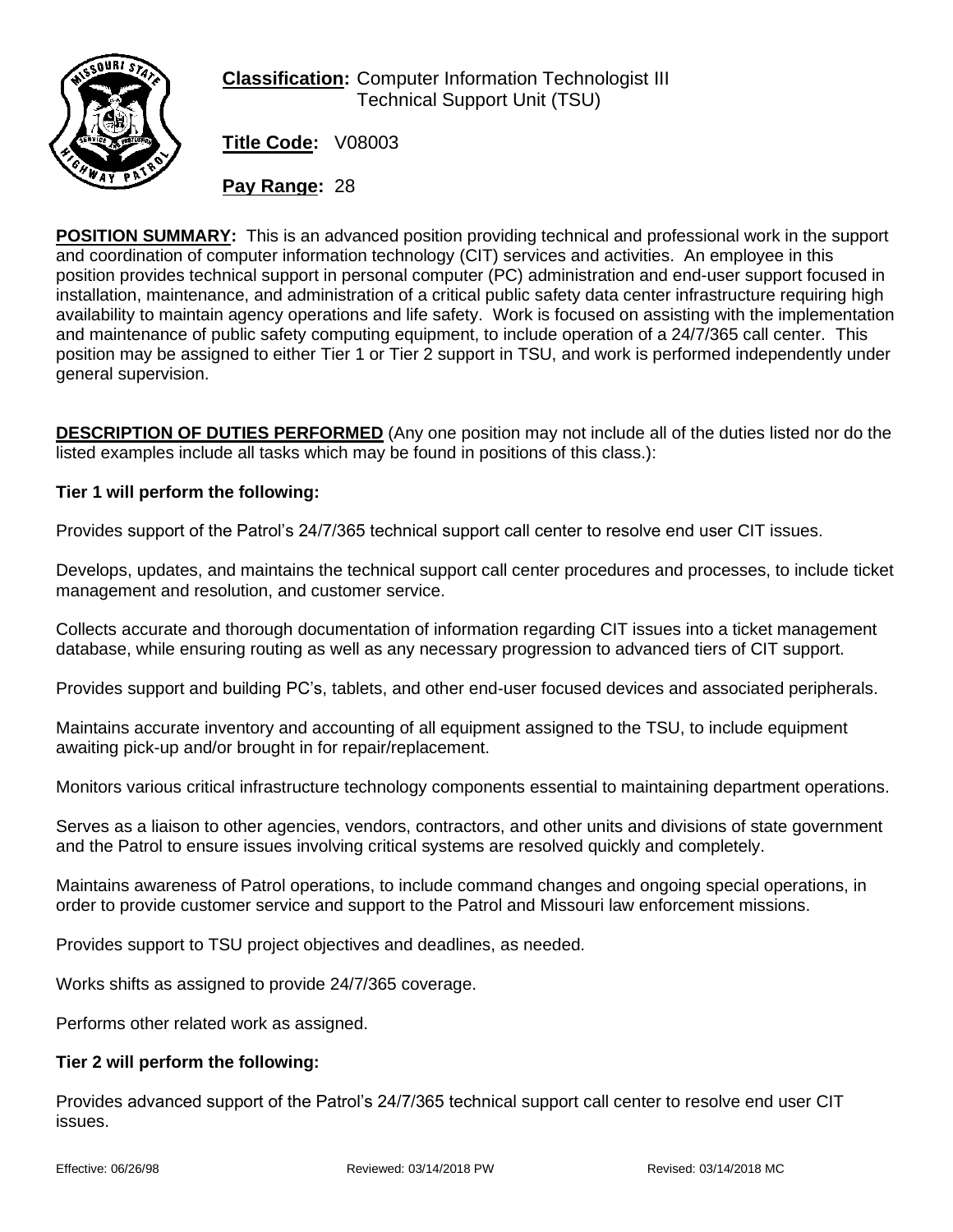### **Classification:** Computer Information Technologist III **Classification:** Page 2 Technical Support Unit

Develops, updates, and maintains advanced technical support call center procedures and processes, to include ticket management and resolution, and customer service.

Collects accurate and thorough documentation of information regarding advanced CIT issues into a ticket management database, while ensuring routing as well as any necessary progression to advanced tiers of CIT support.

Assists with providing support for advanced troubleshooting and problem resolution for CIT issues, to include monitoring various critical infrastructure technology components essential to maintaining department operations.

Assists with serving as a liaison to other agencies, vendors, contractors, and other units and divisions of state government and the Patrol to ensure issues involving critical systems are resolved quickly and completely.

Maintains accurate inventory and accounting of all equipment assigned to the TSU, to include equipment awaiting pick-up and/or brought in for repair/replacement.

Assists with maintaining awareness of Patrol operations, to include command changes and ongoing special operations, in order to provide customer service and support to the Patrol and Missouri law enforcement missions.

Assists in providing support to TSU project objectives and deadlines, to include PC deployment and TSU project management, as needed.

Works shifts as assigned to provide 24/7/365 coverage.

Performs other related work as assigned.

**REQUIRED KNOWLEDGE, SKILLS, AND ABILITIES:** Considerable knowledge of the general operating principles and capabilities of data processing hardware and software.

Considerable knowledge of PC and operating system administration, as well as system analysis, troubleshooting, testing, and documentation.

Considerable knowledge of general office practices and procedures.

Considerable knowledge of customer service fundamentals, to include problem resolution, empathy, critical thinking and proper documentation of issues.

Considerable knowledge of technical call center industry best practices and continuing trends and developments in computer hardware and software.

Considerable knowledge of software reference libraries and related utility programs.

Considerable knowledge of computer security systems and procedures.

Considerable knowledge of file back-up, restore and archival processes, and principles of disaster recovery.

Considerable knowledge of computer operating systems and various computer platforms.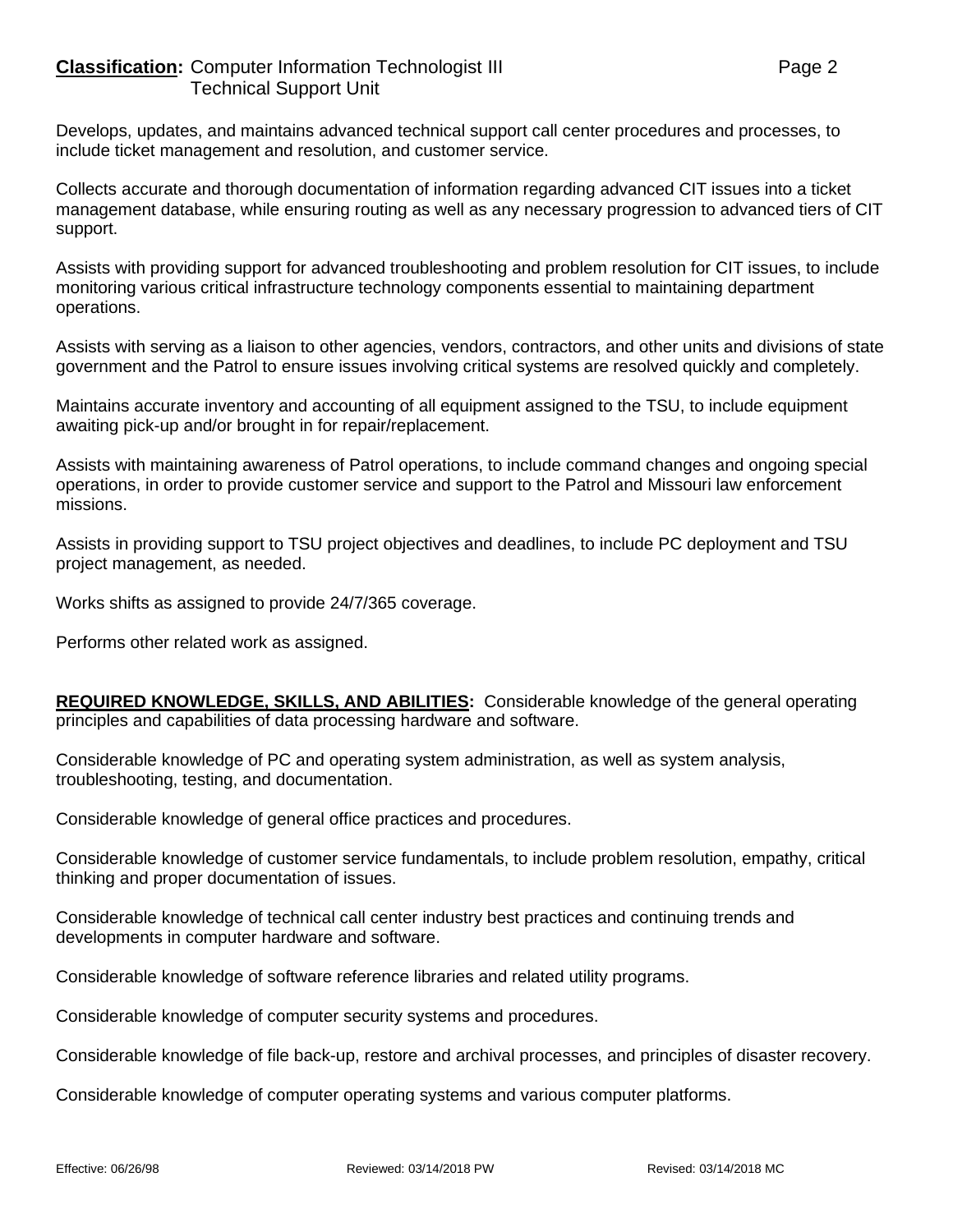# **Classification:** Computer Information Technologist III **Classification:** Page 3 Technical Support Unit

Working knowledge of the agency's automated information systems.

Working knowledge of the agency's functions and their interrelationships.

Knowledge of the information strategic planning process.

Knowledge of the systems management process.

Possess excellent customer service and communication skills.

Possess good organizational skills.

Possess research and analysis skills.

Ability prepare and interpret end-user and PC support related documentation.

Ability to prepare and maintain standards, policies, procedures, guidelines and technical manuals.

Ability to troubleshoot and resolve hardware and/or software problems.

Ability to operate basic office equipment as detailed in the description of duties.

Ability to handle restricted and confidential information in a professional manner and maintain the information as such.

Ability to communicate in English clearly and concisely, both orally and in writing.

Ability to establish and maintain harmonious working relations with others.

Ability to work with material that may be of a sexual nature relating to criminal activity (e.g., written material, photographs, and/or verbal language, etc.).

Ability to work hours as assigned.

**MINIMUM EXPERIENCE AND EDUCATION REQUIRED** (The following represents the minimum qualifications used to accept applicants, provided that equivalent substitution will be permitted in case of deficiencies in either experience or education.):

Possess a Bachelor's from an accredited four-year college or university with at least fifteen (15) credit hours in Computer Science, Computer Information Systems, Information Technology, or related field; AND two years of experience in the areas of information technology, such as database administration, operating system (OS) and application patching, active directory, email administration, back-up technologies and procedures, and other concepts vital to maintaining the 24x7 operation of a critical infrastructure data center.

OR

One year of experience as a Computer Information Technologist II in the Cyber Security and Technology Section.